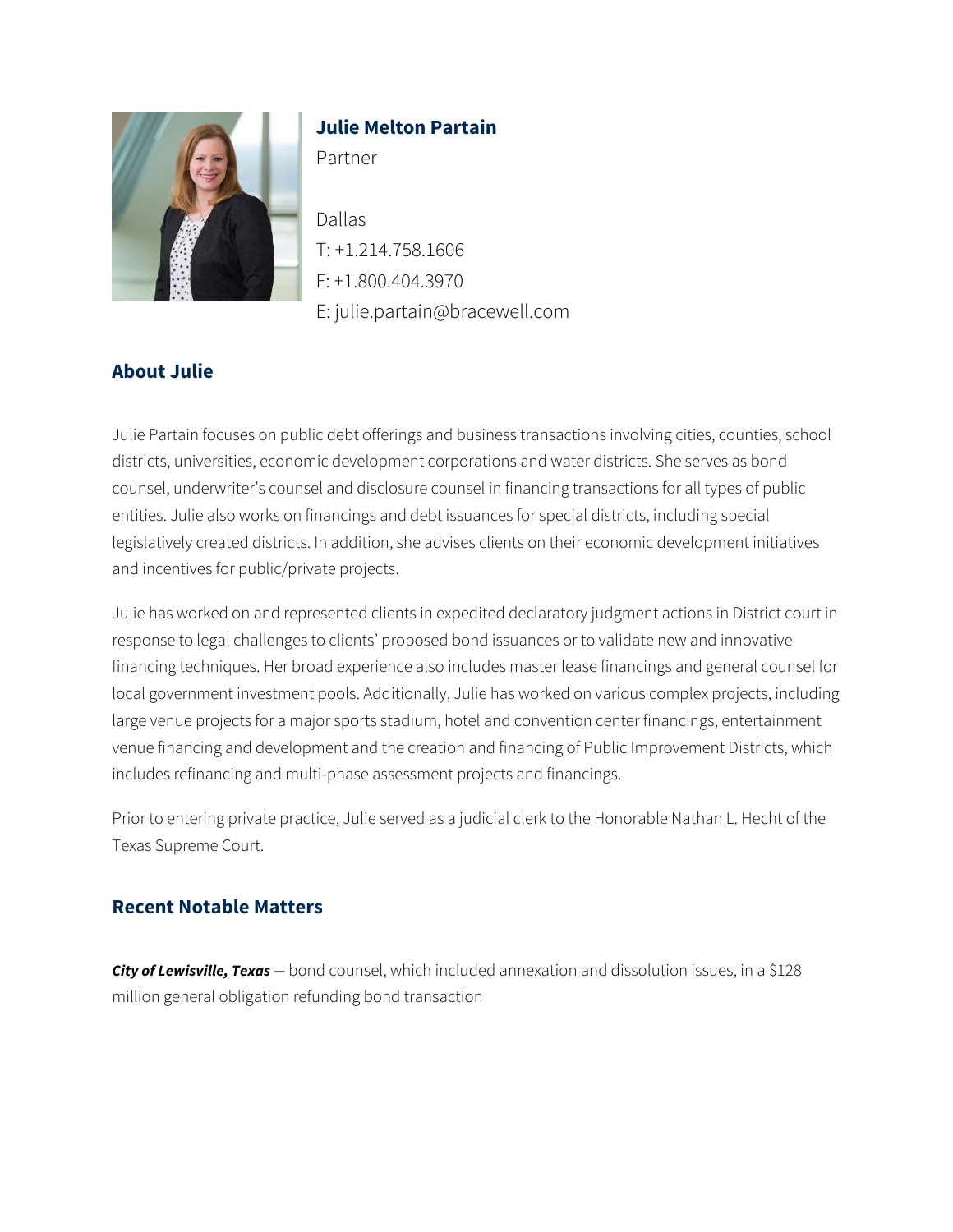*Cedar Bayou Navigation District —* bond counsel in connection with the issuance of \$28.010 million Special Assessment Revenue Bonds, Taxable Series 2020

*City of Arlington, Texas —* bond counsel to issuer in connection with \$321.717 million Rangers Ballpark Complex Admissions and Parking Taxes Revenue Bonds Taxable, Series 2020; \$266.08 million of Senior Lien Special Tax Revenue Bonds, Series 2018A; \$28.25 million of Subordinate Lien Special Tax Revenue Bonds, Series 2018B; \$171.095 million of Subordinate Lien Special Tax Revenue Bonds, Series 2018C; \$55.87 million of Permanent Improvement Refunding Bonds, Series 2019; \$6.77 million of Municipal Drainage Utility System Revenue Bonds, Series 2019; \$26.15 million of Water and Sewer System Revenue Bonds, Series 2019A; and \$15.74 million of Water and Sewer System Revenue Bonds, Series 2019B

*City of Irving, Texas —* bond counsel to issuer in connection with \$107.61 million of Combination Tax and Hotel Occupancy Tax Revenue Refunding Bonds, Series 2017; \$40.66 million of General Obligation Bonds, Series 2018; \$2.86 million of Tax Notes, Series 2018A; \$15.305 million of Waterworks and Sewer System New Lien Revenue Improvement Bonds, Series 2018; \$43.195 million of General Obligation Refunding and Improvement Bonds, Series 2016; and \$30.265 million of Waterworks and Sewer System New Lien Revenue Refunding and Improvement Bonds, Series 2016

*City of Mesquite, Texas —* bond counsel to issuer in connection with \$10.05 million of Special Assessment Revenue Bonds (Iron Horse Public Improvement District Project), Series 2019; \$10.065 million of Combination Tax and Limited Surplus Revenue Certificates of Obligation, Series 2019; \$15.26 million of Waterworks and Sewer System Revenue Bonds, Series 2019; and \$7.91 million of Municipal Drainage Utility System Revenue Bonds, Series 2019

*City of Irving, Texas —* development and financing of a large entertainment center venue project and convention center hotel project

*Viridian Municipal Management District —* bond counsel to issuer in connection with \$5.48 million of Assessment Revenue Bonds, Series 2018; \$15.08 million of Unlimited Tax Utility Improvement and Refunding Bonds, Series 2018; and \$20.305 million of Unlimited Tax Road Improvement and Refunding Bonds, Series 2018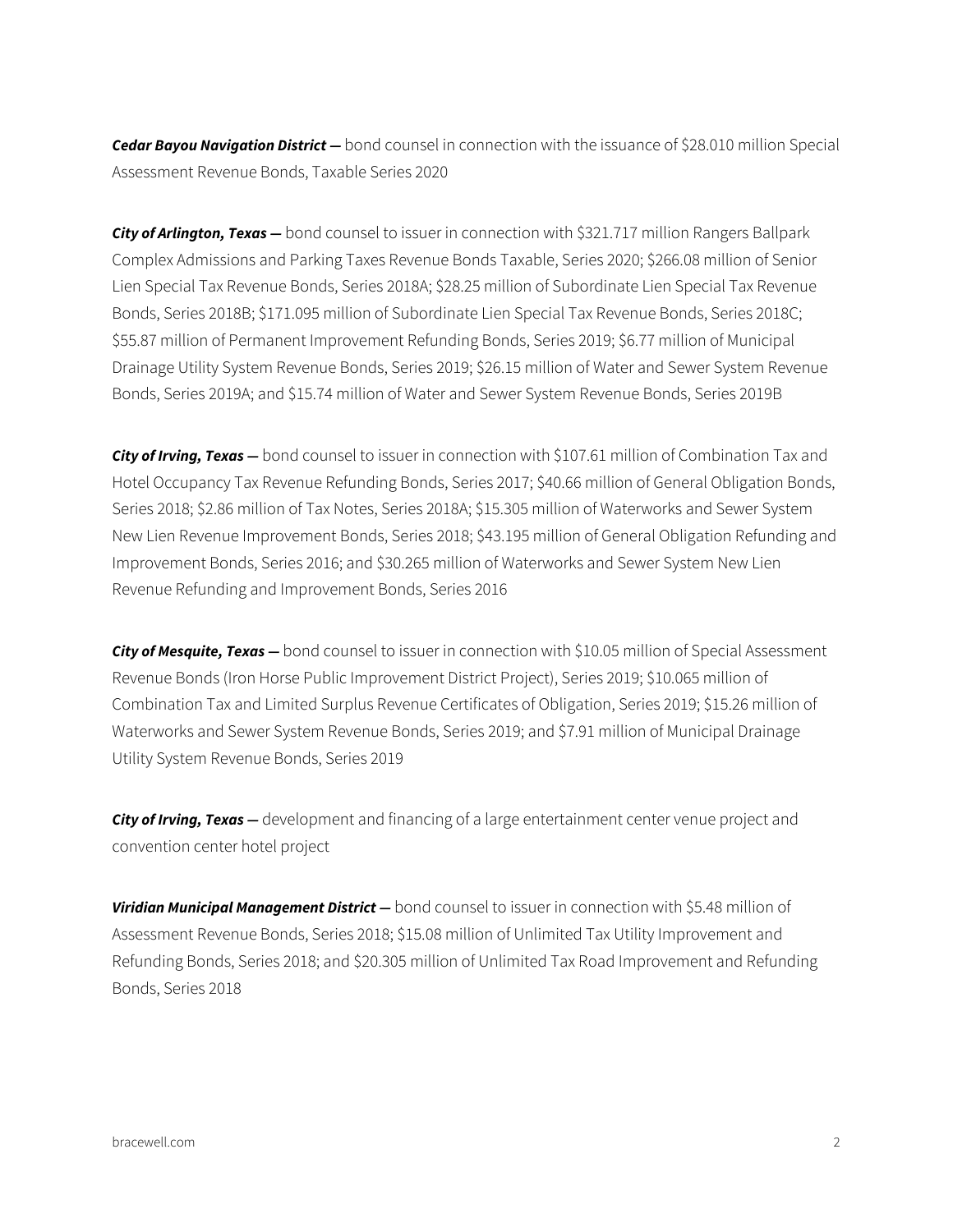*Richardson Independent School District —* bond counsel to issuer in connection with \$116.96 million of Unlimited Tax School Building Bonds, Series 2019

*City of Grapevine, Texas —* bond counsel to issuer in connection with \$32.31 million of Combination Tax and Revenue Certificates of Obligation, Series 2018

*City of Dallas, Texas —* bond counsel to issuer in connection with \$235.595 million of General Obligation Refunding and Improvement Bonds, Series 2019A

*Town of Trophy Club —* bond counsel to issuer in connection with more than \$26 million of Special Assessment Revenue Refunding Bonds, Series 2015

#### **Publications and Speeches**

"A Bottoms-Up Infrastructure Strategy for American Renewal," International Municipal Lawyers Association *Municipal Lawyer*, March 2022.

#### **Education**

The University of Texas School of Law, J.D. 2001 – *with honors* University of North Texas, M.P.A. 1995

The University of Texas at Austin, B.A. 1992 – *with honors*

### **Noteworthy**

Thomson Reuters, *Texas Super Lawyers*, Rising Star, 2006, 2011

Texas Supreme Court, The Honorable Nathan L. Hecht, Judicial Clerk